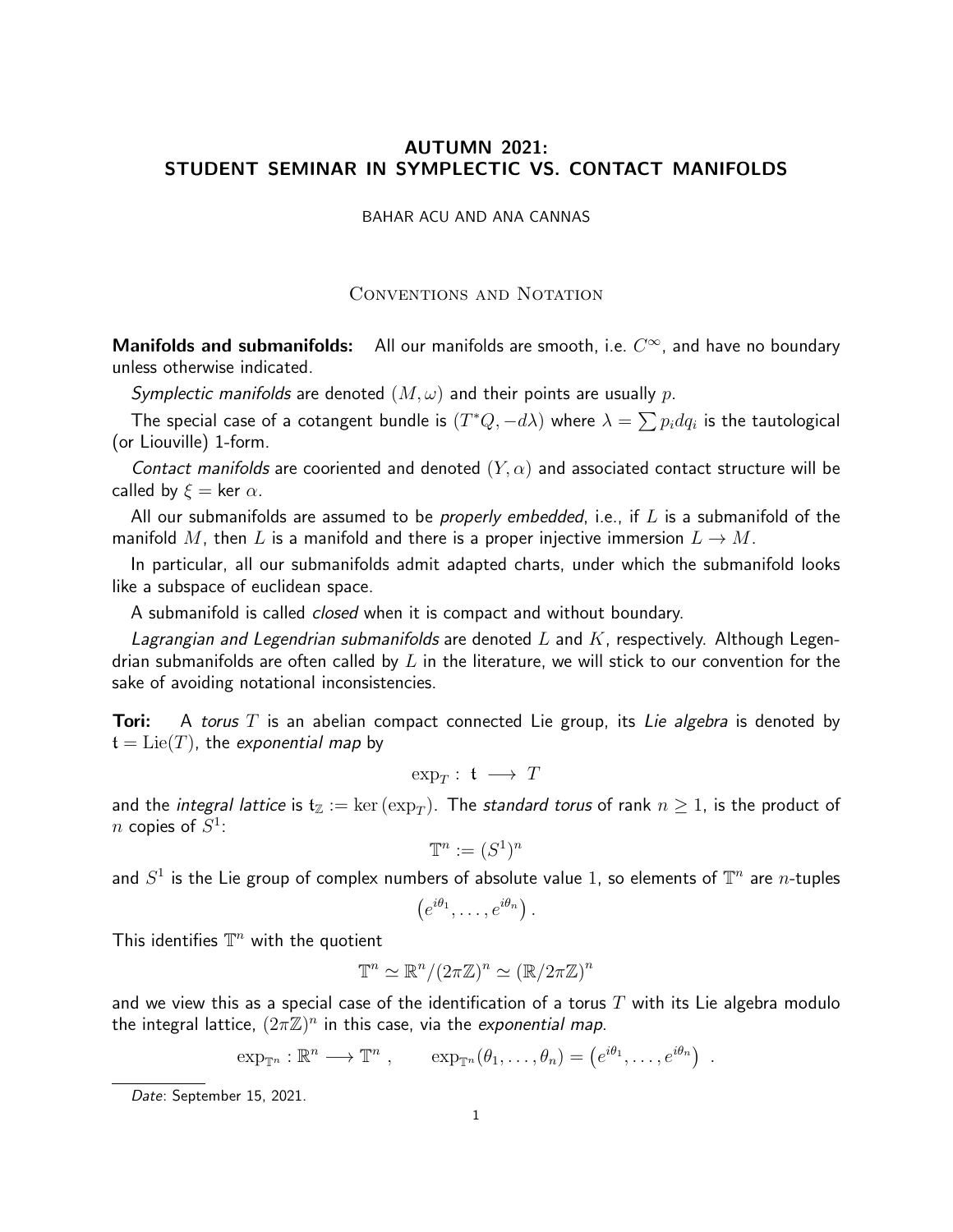Implicitly, we use the standard basis of  $\mathbb{R}^n$  as the chosen basis  $X_1,\ldots,X_n$  of the Lie algebra. This also yields global coordinates (mod  $2\pi)$   $\theta_k$  on  $\mathbb{T}^n$ . The element

$$
[\theta] := [\theta_1, \dots, \theta_n] = (e^{i\theta_1}, \dots, e^{i\theta_n}) \in \mathbb{T}^n
$$

can also be viewed as the element achieved from the *identity* element

$$
1:=[0,\ldots,0]=(1,\ldots,1)\in\mathbb{T}^n
$$

by flowing along  $X_1$  for time  $\theta_1$ , along  $X_2$  for time  $\theta_2$ , ..., and along  $X_n$  for time  $\theta_n$ .

An abstract torus  $T$  gets identified with the standard torus  $\mathbb{T}^n$  once we choose a basis  $X_1,\ldots,X_n$  of its Lie algebra  $\mathfrak t$  (i.e., identify  $\mathfrak t$  with  $\mathbb R^n)$ , under which the integral lattice gets identified with  $(2\pi\mathbb{Z})^n$ . We thus get a Lie group isomorphism given by the exponential maps

$$
T \stackrel{\simeq}{\longrightarrow} \mathbb{T}^n , \qquad \exp_T(\theta_1, \ldots, \theta_n) \longmapsto (e^{i\theta_1}, \ldots, e^{i\theta_n}) .
$$

Such an isomorphism is called a *splitting* of  $T$ .

The dual vector space of the Lie algebra of a torus  $T$  is  $\mathfrak{t}^*:=\mathrm{Hom}(\mathfrak{t},\mathbb{R})$ , with natural pairing  $\langle \cdot, \cdot \rangle : \mathfrak{t}^* \times \mathfrak{t} \to \mathbb{R}, \langle \xi, X \rangle := \xi(X)$ . The weight lattice of T is the dual of the integral lattice  $\mathfrak{t}_\mathbb{Z}$ , that is,  $\mathfrak{t}_\mathbb{Z}^*:=\mathrm{Hom}_\mathbb{Z}(\mathfrak{t}_\mathbb{Z},\mathbb{Z})$ . Under a splitting  $T\simeq \mathbb{T}^n$ , which yields an isomorphism of the integral lattice  $\mathfrak{t}_\mathbb{Z}\simeq (2\pi\mathbb{Z})^n$ , and under the isomorphism of  $(\mathbb{R}^n)^*$  with  $\mathbb{R}^n$  via the euclidean inner product, the weight lattice gets identified with  $\left(\frac{1}{2a}\right)$  $\frac{1}{2\pi}\mathbb{Z}^n\big)^n$ .

**Actions:** We denote the diffeomorphism given by the action of  $q \in T$  on a manifold M in terms of multiplication as

$$
p \ \longmapsto \ g \cdot p \qquad (p \in M) \ .
$$

In particular, the standard (diagonal) action of  $\mathbb{T}^n$  on  $\mathbb{C}^n$  is given by

$$
[\theta] \cdot (z_1, \ldots, z_n) = (e^{i\theta_1}z_1, \ldots, e^{i\theta_n}z_n)
$$

and the *standard action* of  $\mathbb{T}^n$  on  $\mathbb{CP}^n$  by

$$
[\theta] \cdot [z_0 : z_1 : \ldots : z_n] = [z_0 : e^{i\theta_1} z_1 : \ldots : e^{i\theta_n} z_n].
$$

**Infinitesimal actions:** Once we have an action of a torus  $T$  on a manifold  $M$ , we have for each  $X \in \mathfrak{t}$  a corresponding vector field on M, denoted  $X^{\sharp} \in \Gamma(TM)$  and defined at any  $p \in M$  as the tangent vector to the curve through p produced by the action of the one-parameter subgroup of  $T$  generated by  $X$ , namely:

$$
X^{\sharp}(p) := \frac{d}{dt}\big|_{t=0} (\exp_T(tX) \cdot p) .
$$

In particular, for the standard (diagonal) action of  $\mathbb{T}^n$  on  $\mathbb{C}^n$  and the  $k$ -th standard basis vector  $X_k \in \mathbb{R}^n$  we have

$$
X_k^{\sharp} = \frac{\partial}{\partial \theta_k} = i \left( z_k \frac{\partial}{\partial z_k} - \overline{z}_k \frac{\partial}{\partial \overline{z}_k} \right) .
$$

**Moment maps:** With the above identifications, a *moment map* for an action of a torus T on a symplectic manifold  $(M, \omega)$  is defined to be a map

$$
\mu: M \longrightarrow \mathfrak{t}^*,
$$

such that

•  $\mu$  is  $T$ -invariant:  $\mu(g \cdot p) = \mu(p)$  for all  $g \in T$ ,  $p \in M$ , and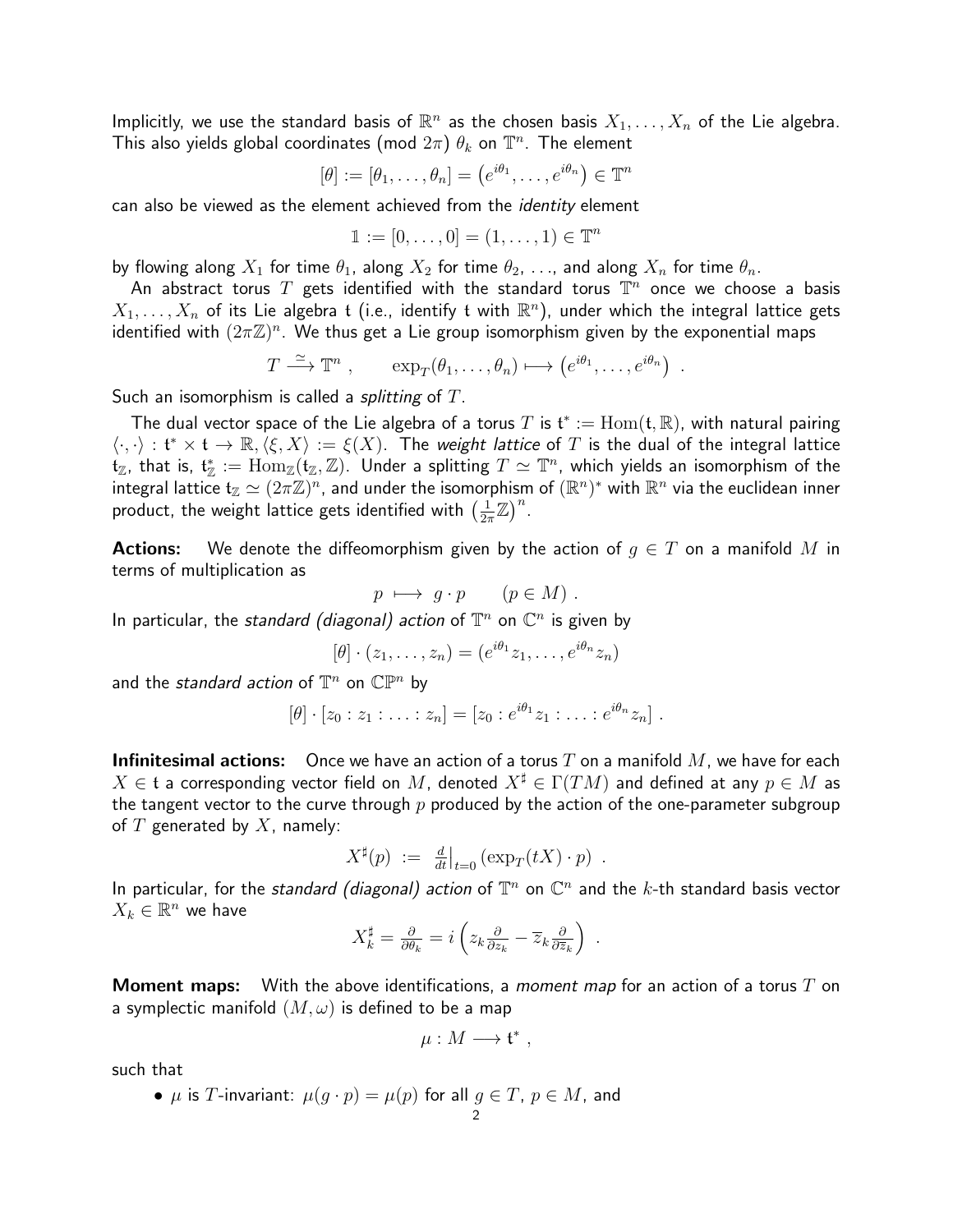• for each  $X \in \mathfrak{t}$ , the coordinate function  $\langle \mu, X \rangle : M \to \mathbb{R}$  is a hamiltonian function for the vector field  $X^{\sharp}$  on M induced by X, that is,

$$
d\langle \mu, X\rangle = -\imath_{_{X^\sharp}}\omega\ .\qquad \text{Notice our sign convention!}
$$

An action of  $T$  admitting a moment map is called a *hamiltonian action*.

**Local models:** To represent the local geometry of symplectic toric manifolds, we consider the Darboux  $\mathbb{T}^n$ -model,

$$
(\mathbb{C}^n, \omega_0, \mathbb{T}^n, \mu_0) ,
$$

where we  $\omega_0$  is the usual symplectic form

$$
\omega_0 = \frac{i}{2} \sum_{k=1}^n dz_k \wedge d\overline{z}_k ,
$$

the standard torus  $\mathbb{T}^n$  acts diagonally by

$$
[\theta] \cdot (z_1, \ldots, z_n) = (e^{i\theta_1}z_1, \ldots, e^{i\theta_n}z_n) ,
$$

the vector field on  $\mathbb{C}^n$  induced by the  $k$ -th standard basis vector  $X_k \in \mathbb{R}^n$  is

$$
X_k^{\sharp} = \frac{\partial}{\partial \theta_k} = i \left( z_k \frac{\partial}{\partial z_k} - \overline{z}_k \frac{\partial}{\partial \overline{z}_k} \right) .
$$

and the moment map  $\mu_0: \mathbb{C}^n \rightarrow \mathbb{R}^n$  is the map

$$
\mu_0(z_1,\ldots,z_n):=\frac{1}{2}(|z_1|^2,\ldots,|z_n|^2).
$$

The image of this moment map is the positive octant,  $\mathbb{R}^n_{\geq 0}:=\{x\in\mathbb{R}^n|\,$  all  $x_i\geq 0\}.$ 

Fubini-Study: We choose a scaling factor giving the Fubini-Study form on  $\mathbb{CP}^n$  as

$$
\omega_{\rm FS} = \frac{i}{2} \partial \bar{\partial} \ln(1+|z|^2)
$$

with respect to standard charts with  $n$  coordinates  $z_j, \, 0 \le j \le n, \, j \ne k,$  on each open set

$$
\mathcal{U}_k = \{ [z_0 : \ldots : z_{k-1} : 1 : z_{k+1} : \ldots : z_n] \in \mathbb{C}\mathbb{P}^n \} \longrightarrow \mathbb{C}^n.
$$

In particular for  $n=1$ , we have that the sphere  $\mathbb{CP}^1$  has  $\omega_{\mathsf{FS}} = \frac{1}{4}$  $\frac{1}{4}\omega_\mathrm{eucl}$  and total area  $\pi$  with respect to  $\omega_{\textsf{FS}}$ , whereas the euclidean area of a unit sphere in  $\mathbb{R}^3$  is  $4\pi$ .

Symplectic reduction of  $(\mathbb{C}^{n+1},\omega_0,\mathbb{T}^{n+1},\mu_0)$  at level  $\frac{1}{2}$  (that is, at the unit sphere) produces as reduced space  $(\mathbb{CP}^n, \omega_{\text{\tiny FS}})$ .

**Baby case:** On  $\mathbb{R}^2 \simeq \mathbb{C}$  we have points

$$
x + iy = z = re^{i\theta}
$$

and standard symplectic form

$$
dx \wedge dy = \frac{i}{2} dz \wedge d\overline{z} = r dr \wedge d\theta.
$$

The Lie group  $S^1$  (unit circle in  $\mathbb C)$  acts by multiplication,  $e^{i\alpha} \cdot \left(re^{i\theta}\right) = re^{i(\theta+\alpha)},$  so that the Lie algebra element  $X$  generating  $e^{it}, t\in\mathbb{R}$ , corresponds to the vector field  $X^\sharp=\frac{\partial}{\partial\theta}$  and has moment map (or hamiltonian function)  $\frac{r^2}{2}$  $\frac{2}{2}$ . The image of this moment map is the positive axis.

**Symplectic toric manifolds:** A symplectic toric manifold, denoted

$$
(M,\omega,T,\mu) ,
$$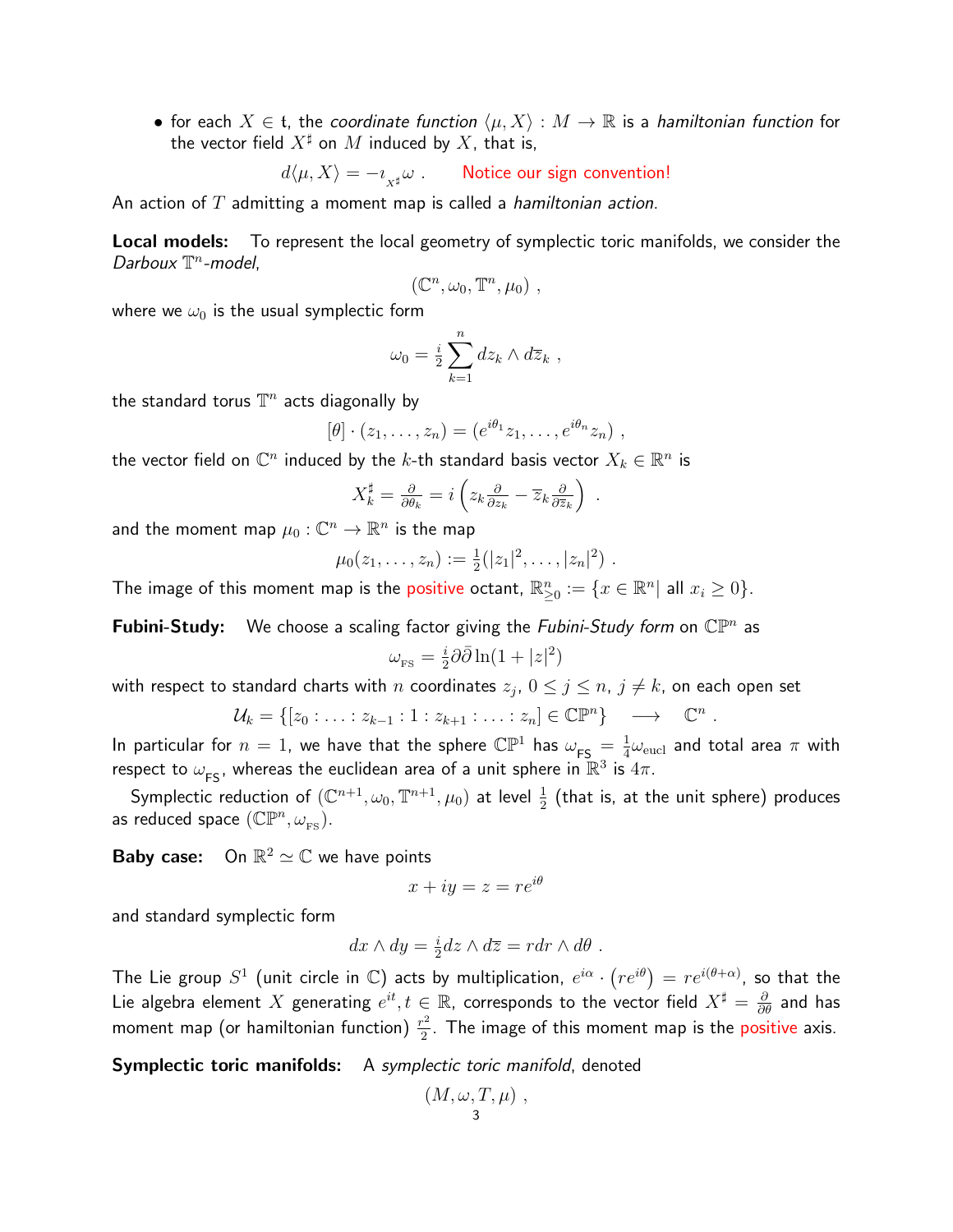is a compact connected symplectic manifold  $(M, \omega)$  equipped with an effective hamiltonian action of a torus  $T$  of dimension equal to half the dimension of the manifold,

$$
n = \dim T = \frac{1}{2} \dim M ,
$$

and with a choice of a corresponding moment map  $\mu:M\to \mathfrak{t}^*$ . We thus restrict to *compact* symplectic toric manifolds and the Darboux  $\mathbb{T}^n$ -model above is not a symplectic toric manifold in our sense. However, much of the theory extends to *noncompact* symplectic toric manifolds where the moment map is a proper map.

**Isomorphism:** Two symplectic toric manifolds,  $(M_k, \omega_k, T, \mu_k)$ ,  $k = 1, 2$ , are *isomorphic* if there exists an equivariant symplectomorphism  $\varphi : M_1 \to M_2$ . Equivariance means

$$
\varphi(g \cdot p) = g \cdot \varphi(p), \quad \text{for all } g \in T \text{ and } p \in M_1 .
$$

Note that the torus is fixed and that the moment maps necessarily differ by a constant, in the sense that

$$
\mu_1 = \mu_2 \circ \varphi + c \quad \text{ for some } c \in \mathfrak{t}^*.
$$

(for general hamiltonian torus actions, moment maps are unique up to a constant).

Elementary geometry: A convex polytope  $\Delta \subset \mathfrak{t}^*$  is the convex hull of a finite set of points in  $\mathfrak{t}^*$ . A *face* of a convex polytope  $\Delta$  is a nonempty intersection of  $\Delta$  with a closed halfspace whose boundary is disjoint from the interior of  $\Delta$ . In particular, the whole polytope is a face of itself. The dimension of a face is the dimension of its affine hull. A vertex is a 0-dimensional face, an edge is a 1-dimensional face and a facet is a face of codimension 1 with respect to the dimension of the polytope.

A polytope  $\Delta\subset\mathfrak{t}^*$  is called **unimodular** if, for each vertex  $v$ , there is a  $\mathbb{Z}$ -basis  $\eta_1,\ldots,\eta_n$  of the *weight lattice*  $\mathfrak{t}_\mathbb{Z}^*$  and a neighborhood  $\mathcal U$  of  $v$ , such that

$$
\Delta \cap \mathcal{U} = \{v + t_1 \eta_1 + \ldots + t_n \eta_n \mid t_i \in [0, \epsilon)\}.
$$

Notice that then this basis is unique for each vertex (up to vector order).

Classification: \*\*\* Spoiler Alert \*\*\* By Delzant's theorem, 2n-dimensional symplectic toric manifolds (up to isomorphism) are classified by *unimodular polytopes* in  $t^*$  up to translation. This bijective correspondence is given by the image of the moment map.

There is a weaker notion of equivalence allowing for a group isomorphism  $\lambda : T \to T$  and the symplectomorphism  $\varphi : M_1 \to M_2$  to be equivariant w.r.t.  $\lambda$ , i.e.,

$$
\varphi(g \cdot p) = (\lambda(g)) \cdot \varphi(p), \quad \text{ for all } g \in T, p \in M_1 .
$$

In this case, the classification is given by unimodular polytopes in  $t^*$  up to translation and the action of the general linear group  $GL(n, \mathbb{Z})$ .